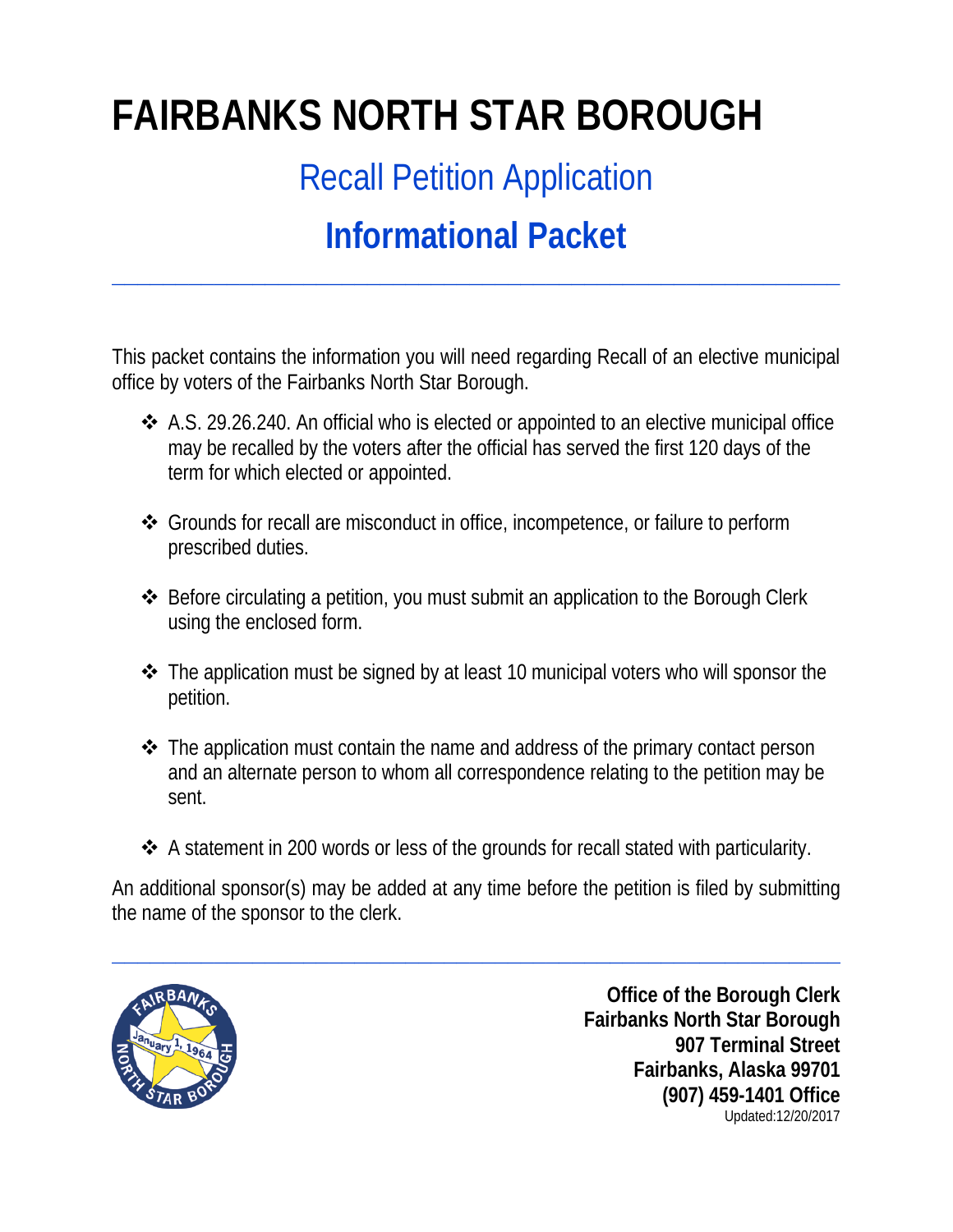## **FAIRBANKS NORTH STAR BOROUGH Recall Petition Information**

A.S. 29.26.240. An official who is elected or appointed to an elective municipal office may be recalled by the voters after the official has served the first 120 days of the term for which elected or appointed.

Grounds for recall are mi*sconduct in office, incompetence, or failure to perform prescribed duties.*

#### *APPLY FOR PETITION BY FILING AN APPLICATION WITH THE CLERK*

An application for a recall petition shall be filed with the municipal clerk and must contain

- the signatures and residence addresses of at least 10 municipal voters who will sponsor the petition;
- the name and address of the contact person and an alternate whom all correspondence relating to the petition may be sent; and
- A statement in 200 words or less of the grounds for recall stated with particularity.

An additional sponsor(s) may be added at any time before the petition is filed by submitting the name of the sponsor to the clerk.

#### *AFTER THE APPLICATION HAS BEEN FILED WITH THE CLERK*

If the municipal clerk determines that an application for a recall petition meets the requirements of AS. 29.26.260, the clerk shall prepare a recall petition. All copies of the petition must contain

- 1. the name of the official sought to be recalled;
- 2. the statement of the grounds for recall as set out in the application for petition;
- 3. the date the petition is issued by the clerk;
- 4. notice that signatures must be secured within 60 days after the date the petition is issued;
- 5. spaces for each signature, the printed name of each signer, the date of each signature, and the residence and mailing addresses of each signer;
- 6. a statement, with space for sponsor's sworn signature and date of signing, that the sponsor personally circulated the petition, that all signatures were affixed in the presence of the sponsor, and that the sponsor believes the signatures to be those of the persons whose names they purport to be; and
- 7. space for including the number of signatures on the petition.

The clerk shall notify the contact person in writing when the petition is available. That person is responsible for notifying sponsors. Copies of the petition shall be provided by the clerk to each sponsor who appears in the clerk's office and requests a petition, and the clerk shall mail the petition to each sponsor who requests that the petition be mailed.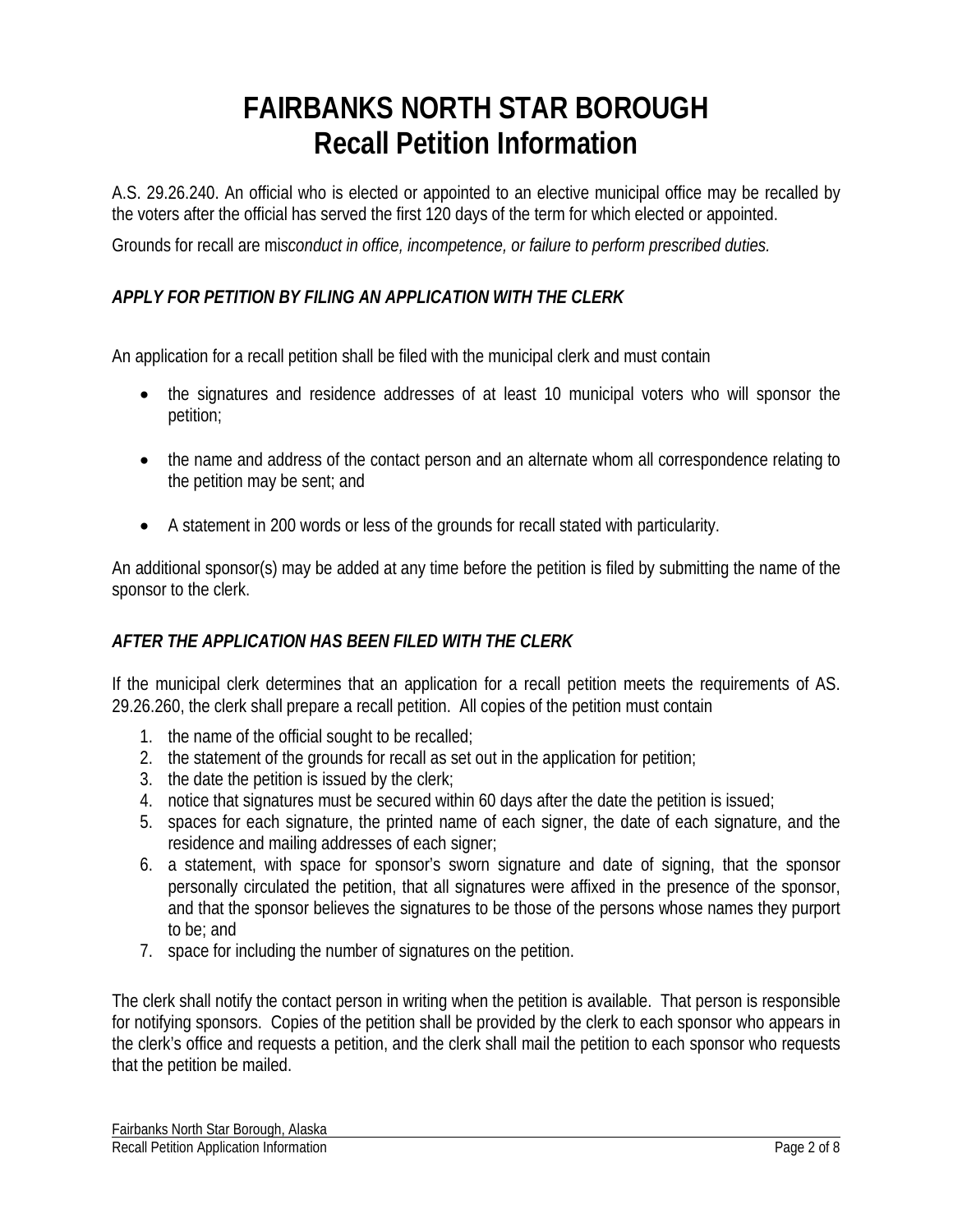#### *AFTER THE PETITION HAS BEEN ISSUED*

- The signatures must be secured within 60 days after the date the clerk issues the petition. The statement provided under AS 29.26.270(a)(6) shall be completed and signed by the sponsor. Signatures shall be in ink or indelible pencil.
- The clerk shall determine the number of signatures required on a petition and inform the contact person in writing.
- If a petition seeks to recall an official who represents the municipality at large, the petition shall be signed by a number of voters equal to 25 percent of the number of votes cast for that office at the last regular election held before the date written notice is given to the contact person that the petition is available.
- The clerk shall reject illegible signatures unless accompanied by a legible printed name. Signatures not accompanied by a legible residence shall be rejected.
- A petition signer may withdraw the signer's signature upon written application to the clerk before certification of the petition.

#### *AFTER THE PETITION HAS BEEN FILED*

- All copies of the recall petition shall be assembled and filed as a single instrument
- A petition may not be filed within 180 days before the end of the term of office of the official sought to be recalled.
- The Clerk shall have 10 days after the date the petition is filed to certify the sufficiency of the petition. If the petition is insufficient, the clerk will identify the insufficiency and notify the contact person by certified mail.
- A petition that is insufficient may be supplemented with additional signatures obtained and filed before the 11<sup>th</sup> day after the date on which the petition is rejected.
	- $\triangleright$  the petition contains an adequate number of signatures, counting both valid and invalid signatures; and
	- $\triangleright$  the supplementary petition is filed more than 180 days before the end of the term of office of the official sought to be recalled.
- Within 10 days after the supplementary filing the clerk shall recertify the petition. If it is still insufficient, the petition is rejected and filed as a public record.
- If the recall petition is sufficient, the clerk shall submit it to the governing body at the next regular meeting or at a special meeting held before the next regular meeting.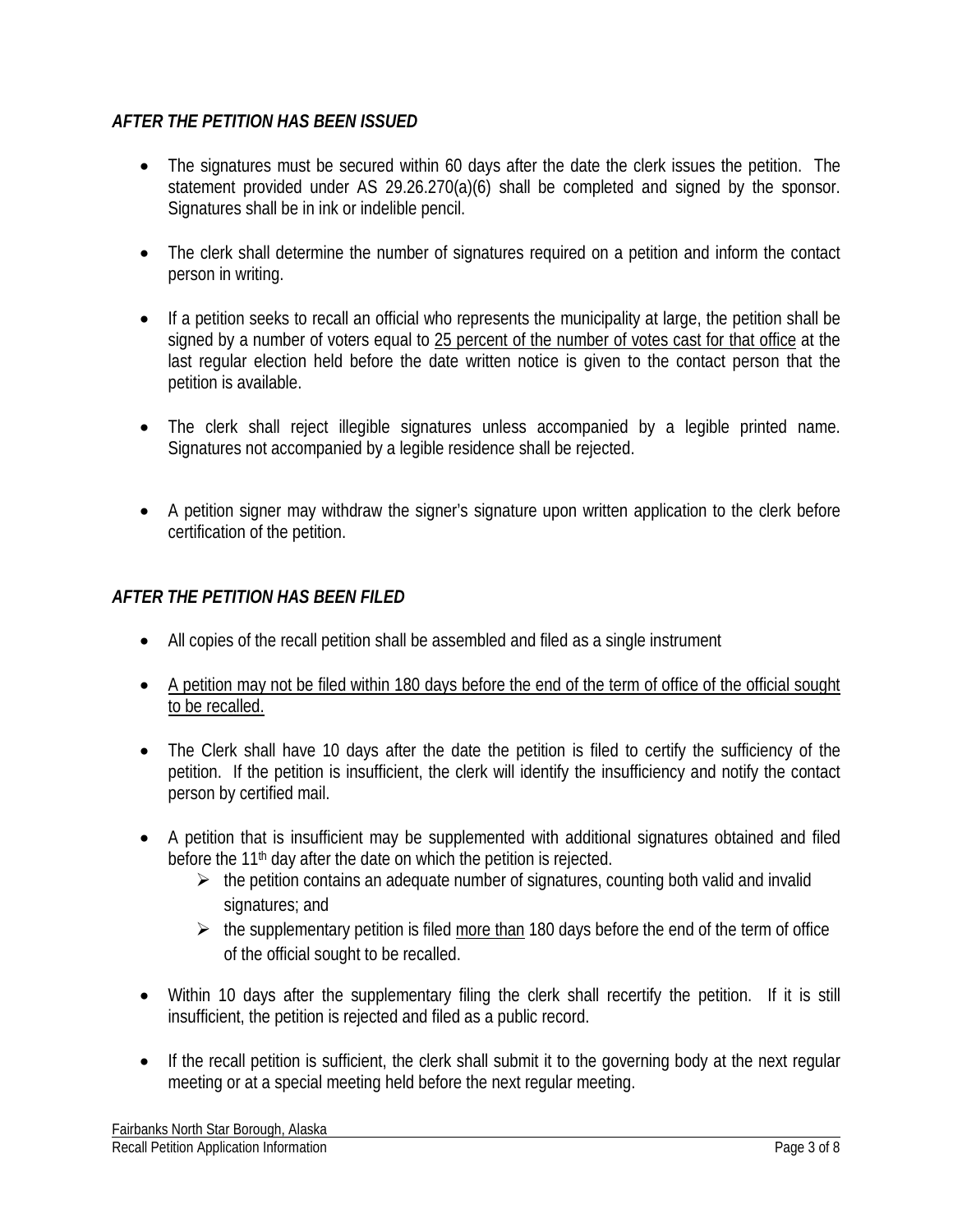#### **NEW RECALL PETITION**

A new application for a petition to recall the same official may not be filed sooner than six months after a petition is reject as insufficient.

#### **ELECTION**

If a recall petition is sufficient, the clerk shall submit it to the governing body at the next regular meeting or at a special meeting held before the next regular meeting.

- If a regular election occurs within 75 days but not sooner than 45 days after submission of the petition to the governing body, the governing body shall submit the recall at that election.
- If no regular election occurs within 75 days, the governing body shall hold a special election on the recall question within 75 days but not sooner than 45 days after a petition is submitted to the governing body.
- If a vacancy occurs in the office after a sufficient recall petition is filed with the clerk, the recall question may not be submitted to the voters. The governing body may not appoint to the same office an official who resigns after a sufficient recall petition is filed naming that official.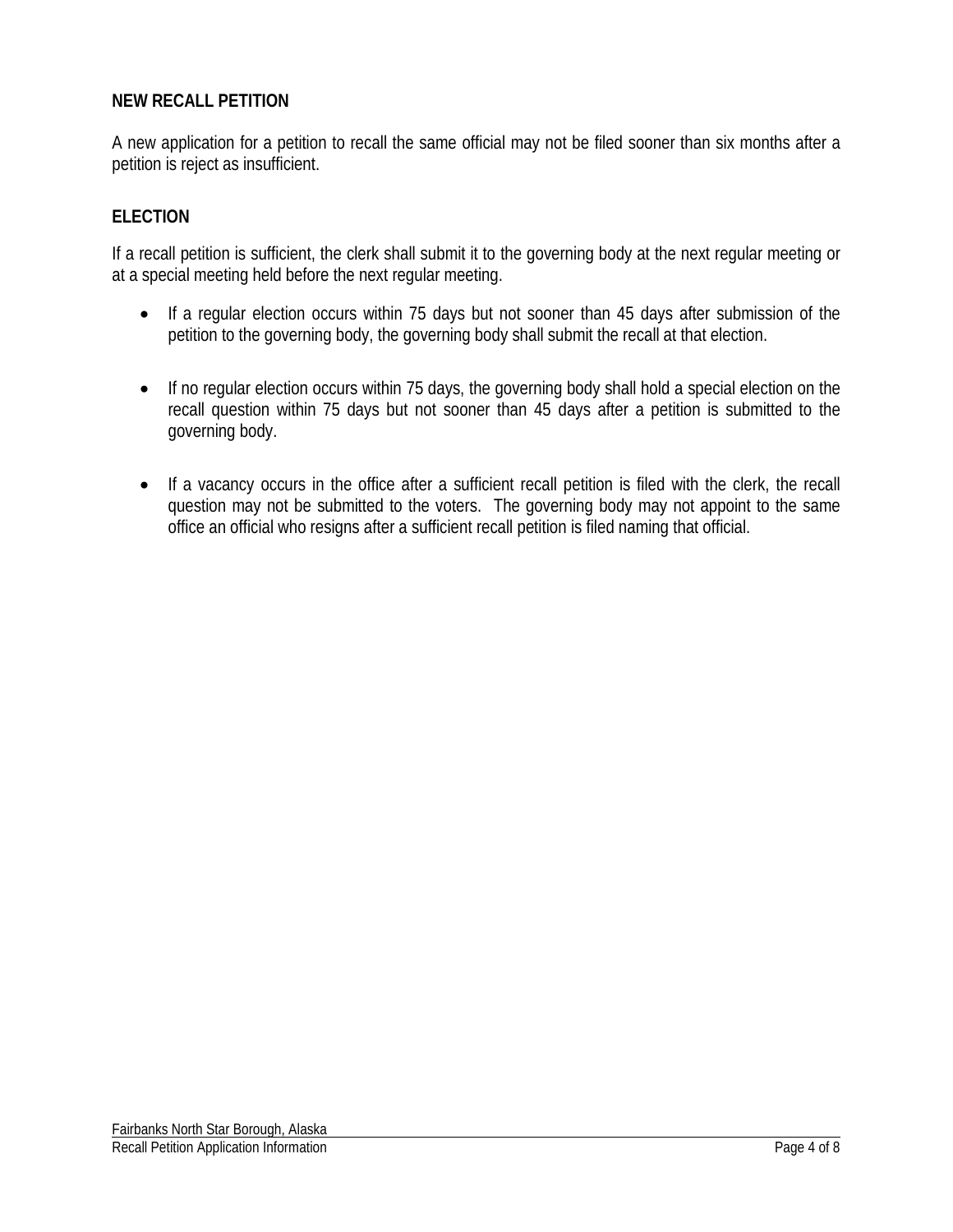#### **ALASKA STATUTES**

2016 Updates from the  $29<sup>th</sup>$  Legislature

#### **Article 3. Recall.**

Section 240. Recall 250. Grounds for recall 260. Application for recall petition 270. Recall petition 280. Signature requirements 290. Sufficiency of petition 300. New recall petition application 310. Submission 320. Election 330. Form of recall ballot 340. Effect 350. Successors

360. Application

#### **Sec. 29.26.240. Recall.**

An official who is elected or appointed to an elective municipal office may be recalled by the voters after the official has served the first 120 days of the term for which elected or appointed. (§ 9 ch 74 SLA 1985)

#### **Sec. 29.26.250. Grounds for recall.**

Grounds for recall are misconduct in office, incompetence, or failure to perform prescribed duties. (§ 9 ch 74 SLA 1985)

#### **Sec. 29.26.260. Application for recall petition.**

(a) An application for a recall petition shall be filed with the municipal clerk and must contain (1) the signatures and residence addresses of at least 10 municipal voters who will sponsor the petition;

(2) the name and address of the contact person and an alternate to whom all correspondence relating to the petition may be sent; and

(3) a statement in 200 words or less of the grounds for recall stated with particularity.

(b) An additional sponsor may be added at any time before the petition is filed by submitting the name of the sponsor to the clerk. (§ 9 ch 74 SLA 1985; am § 14 ch 80 SLA 1989)

**Effect of amendments.** The 1989 amendment, effective August 30, 1989, in paragraph (2) of subsection (a), substituted "name and address of the contact person and an alternate to whom" for "address to which" and added "and" to the end.

#### **Sec. 29.26.270. Recall petition.**

(a) If the municipal clerk determines that an application for a recall petition meets the requirements of AS 29.26.260, the clerk shall prepare a recall petition. All copies of the petition must contain (1) the name of the official sought to be recalled;

(2) the statement of the grounds for recall as set out in the application for petition;

(3) the date the petition is issued by the clerk;

(4) notice that signatures must be secured within 60 days after the date the petition is issued;

(5) spaces for each signature, the printed name of each signer, the date of each signature, and the residence and mailing addresses of each signer;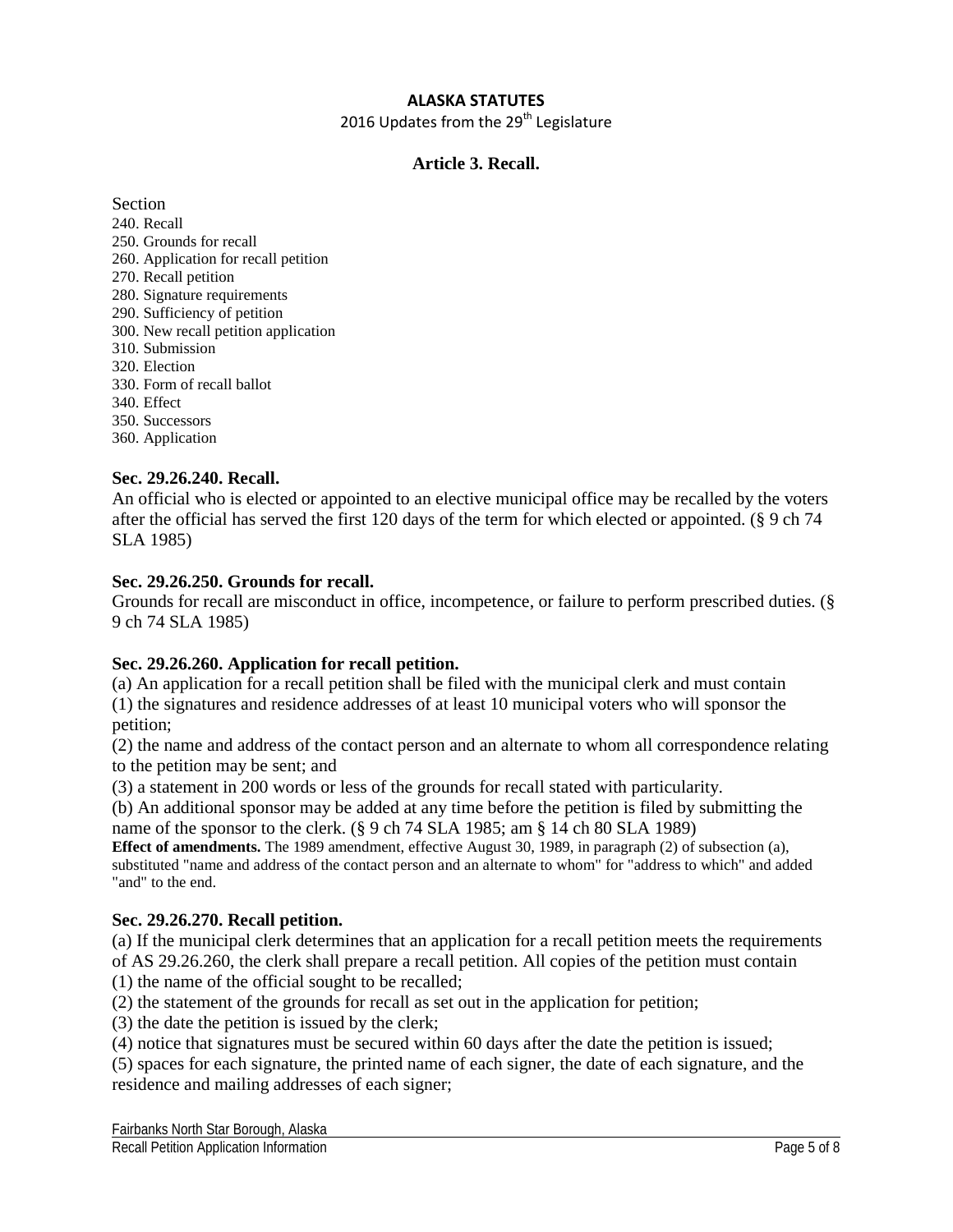#### **Sec. 29.26.270. Recall petition. (continued)**

(6) a statement, with space for the sponsor's sworn signature and date of signing, that the sponsor personally circulated the petition, that all signatures were affixed in the presence of the sponsor, and that the sponsor believes the signatures to be those of the persons whose names they purport to be; and

(7) space for indicating the number of signatures on the petition.

(b) The clerk shall notify the contact person in writing when the petition is available. That person is responsible for notifying sponsors. Copies of the petition shall be provided by the clerk to each sponsor who appears in the clerk's office and requests a petition, and the clerk shall mail the petition to each sponsor who requests that the petition be mailed. (§ 9 ch 74 SLA 1985; am § 15 ch 80 SLA 1989)

**Effect of amendments.** The 1989 amendment, effective August 30, 1989, in subsection (b), added the first two sentences and in the present third sentence inserted "by the clerk" and substituted the language beginning "who appears in the clerk's office" for "by the clerk."

#### **Sec. 29.26.280. Signature requirements.**

(a) The signatures on a recall petition shall be secured within 60 days after the date the clerk issues the petition. The statement provided under AS 29.26.270(a)(6) shall be completed and signed by the sponsor. Signatures shall be in ink or indelible pencil.

(b) The clerk shall determine the number of signatures required on a petition and inform the contact person in writing. If a petition seeks to recall an official who represents the municipality at large, the petition shall be signed by a number of voters equal to 25 percent of the number of votes cast for that office at the last regular election held before the date written notice is given to the contact person that the petition is available. If a petition seeks to recall an official who represents a district, the petition shall be signed by a number of the voters residing in the district equal to 25 percent of the number of votes cast in the district for that office at the last regular election held before the date the written notice is given to the contact person that the petition is available.

(c) Illegible signatures shall be rejected by the clerk unless accompanied by a legible printed name. Signatures not accompanied by a legible residence shall be rejected.

(d) A petition signer may withdraw the signer's signature upon written application to the clerk before certification of the petition. (§ 9 ch 74 SLA 1985; am § 16 ch 80 SLA 1989)

**Effect of amendments.** The 1989 amendment, effective August 30, 1989, in subsection (b), substituted "the contact person in writing" for "each sponsor" at the end of the first sentence, substituted "written notice is given to the contact person that the petition is available" for "the petition was issued" at the end of the second sentence, and substituted "written notice is given to the contact person that the petition is available" for "petition was issued" at the end of the third sentence.

#### **Sec. 29.26.290. Sufficiency of petition.**

(a) The copies of a recall petition shall be assembled and filed as a single instrument. A petition may not be filed within 180 days before the end of the term of office of the official sought to be recalled. Within 10 days after the date a petition is filed, the municipal clerk shall

(1) certify on the petition whether it is sufficient; and

(2) if the petition is insufficient, identify the insufficiency and notify the contact person by certified mail.

(b) A petition that is insufficient may be supplemented with additional signatures obtained and filed before the 11th day after the date on which the petition is rejected if (1) the petition contains an adequate number of signatures, counting both valid and invalid signatures; and

(2) the supplementary petition is filed more than 180 days before the end of the term of office of the official sought to be recalled.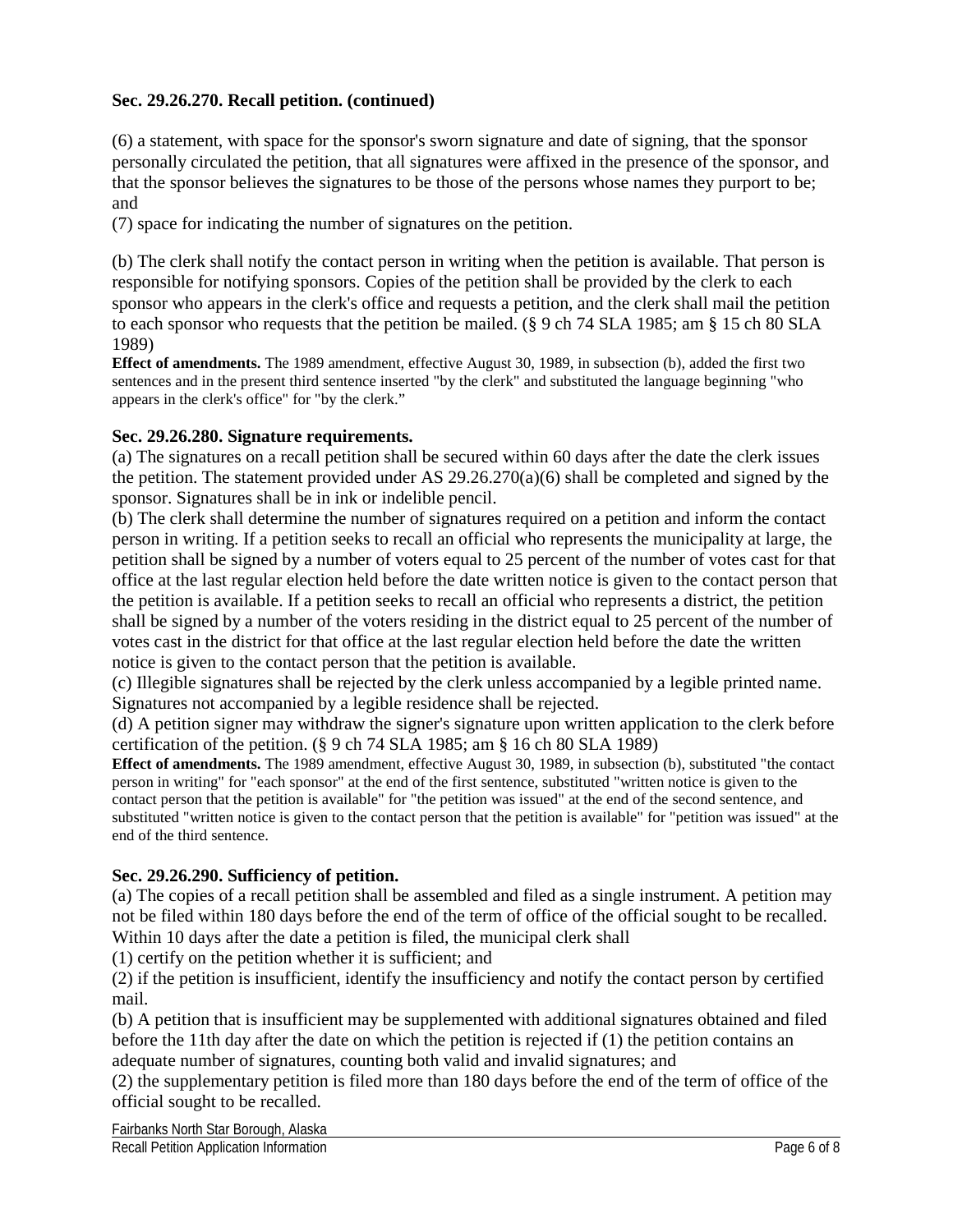#### **Sec. 29.26.290. Sufficiency of petition. (continued)**

(c) A petition that is insufficient shall be rejected and filed as a public record unless it is supplemented under (b) of this section. Within 10 days after the supplementary filing the clerk shall recertify the petition. If it is still insufficient, the petition is rejected and filed as a public record. (§ 9 ch 74 SLA 1985; am § 17 ch 80 SLA 1989)

**Effect of amendments.** The 1989 amendment, effective August 30, 1989, substituted "contact person" for "sponsors at the address provided under AS 29.26.260(a)(2)" in paragraph (2) of subsection (a).

#### **Sec. 29.26.300. New recall petition application.**

A new application for a petition to recall the same official may not be filed sooner than six months after a petition is rejected as insufficient. (§ 9 ch 74 SLA 1985)

#### **Sec. 29.26.310. Submission.**

If a recall petition is sufficient, the clerk shall submit it to the governing body at the next regular meeting or at a special meeting held before the next regular meeting. (§ 9 ch 74 SLA 1985)

#### **Sec. 29.26.320. Election.**

(a) If a regular election occurs within 75 days but not sooner than 45 days after submission of the petition to the governing body, the governing body shall submit the recall at that election. (b) If no regular election occurs within 75 days, the governing body shall hold a special election on the recall question within 75 days but not sooner than 45 days after a petition is submitted to the governing body.

(c) If a vacancy occurs in the office after a sufficient recall petition is filed with the clerk, the recall question may not be submitted to the voters. The governing body may not appoint to the same office an official who resigns after a sufficient recall petition is filed naming that official. (§ 9 ch 74 SLA 1985)

#### **Sec. 29.26.330. Form of recall ballot.**

A recall ballot must contain

(1) the grounds for recall as stated in 200 words or less on the recall petition;

(2) a statement by the official named on the recall petition of 200 words or less, if the statement is filed with the clerk for publication and public inspection at least 20 days before the election;

(3) the following question: "Shall (name of person) be recalled from the office of (office)? Yes [ ] No [ ]". (§ 9 ch 74 SLA 1985; am § 18 ch 80 SLA 1989)

**Effect of amendments.** The 1989 amendment, effective August 30, 1989, substituted "at least 20 days" for " within 20 days" in paragraph (2).

#### **Sec. 29.26.340. Effect.**

(a) If a majority vote favors recall, the office becomes vacant upon certification of the recall election. (b) If an official is not recalled at the election, and application for a petition to recall the same official may not be filed sooner than six months after the election. (§ 9 ch 74 SLA 1985)

#### **Sec. 29.26.350. Successors.**

(a) If an official is recalled from the governing body, the office of that official is filled in accordance with AS 29.20.180. If all members of the governing body are recalled, the governor shall appoint three qualified persons to the governing body. The appointees shall appoint additional members to fill remaining vacancies in accordance with AS 29.20.180.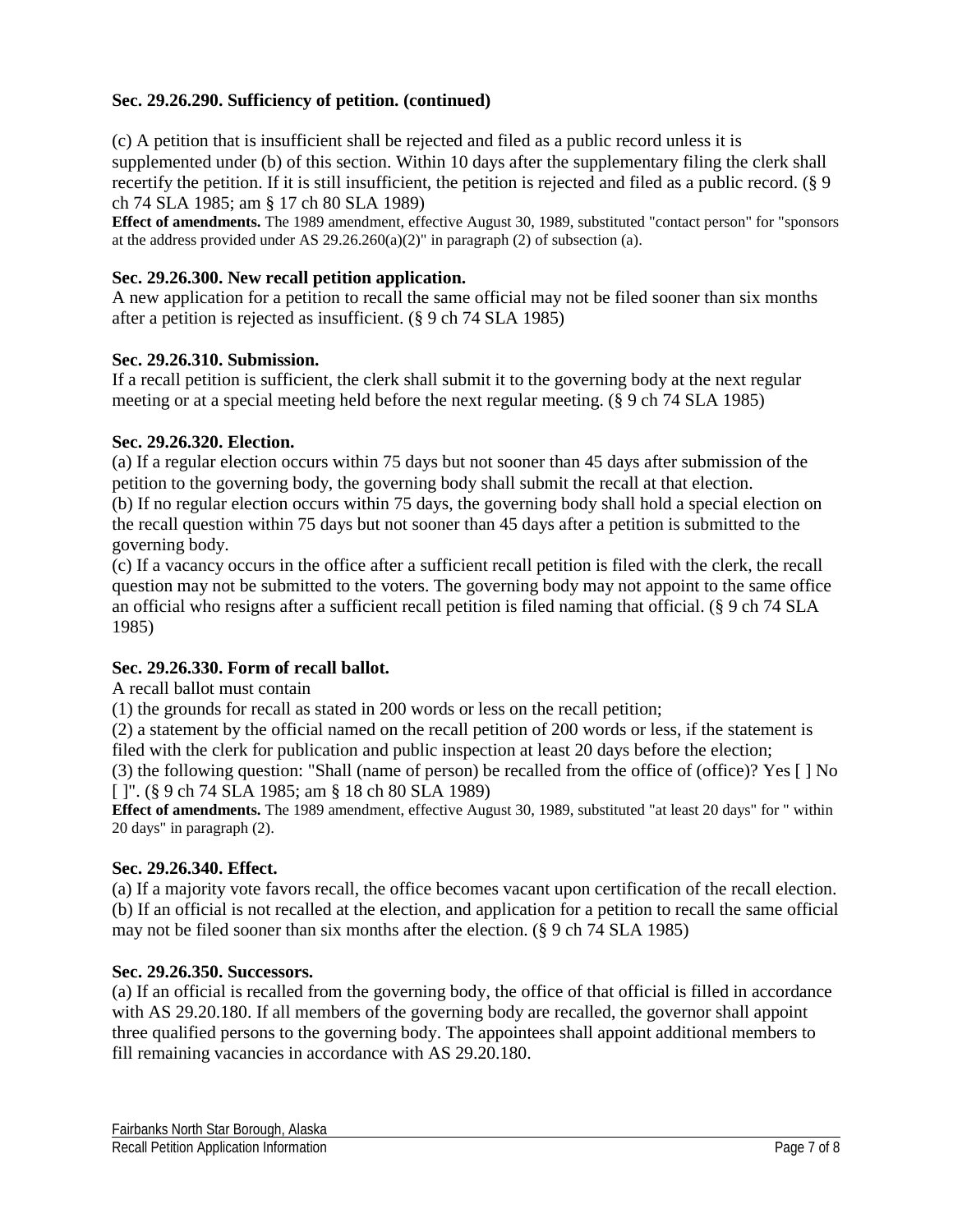#### **Sec. 29.26.350. Successors. (continued)**

(b) If a member of the school board is recalled, the office of that member is filled in accordance with AS 14.12.070. If all members are recalled from a school board, the governor shall appoint three qualified persons to the school board. The appointees shall appoint additional members to fill remaining vacancies in accordance with AS 14.12.070.

(c) A person who has been recalled may not be appointed under (a) or (b) of this section to the office from which the person was recalled. A person appointed under (a) or (b) of this section serves until a successor is elected and takes office.

(d) If an official other than a member of the governing body or school board is recalled, a successor shall be elected to fill the unexpired portion of the term. The election shall be held not more than 60 days after the date the recall election is certified, except that if a regular election occurs within 75 days after certification the successor shall be chosen at that election.

(e) Nominations for a successor may be filed until seven days before the last date on which a first notice of the election must be given. Nominations may not be filed before the certification of the recall election. (§ 9 ch 74 SLA 1985; am §19 ch 80 SLA 1989)

**Effect of amendments.** The 1989 amendment, effective August 30, 1989, added the first sentence in subsection (c).

#### **Sec. 29.26.360. Application.**

AS 29.26.250 - 29.26.360 apply to home rule a

2016 Updates from the 29<sup>th</sup> Legislature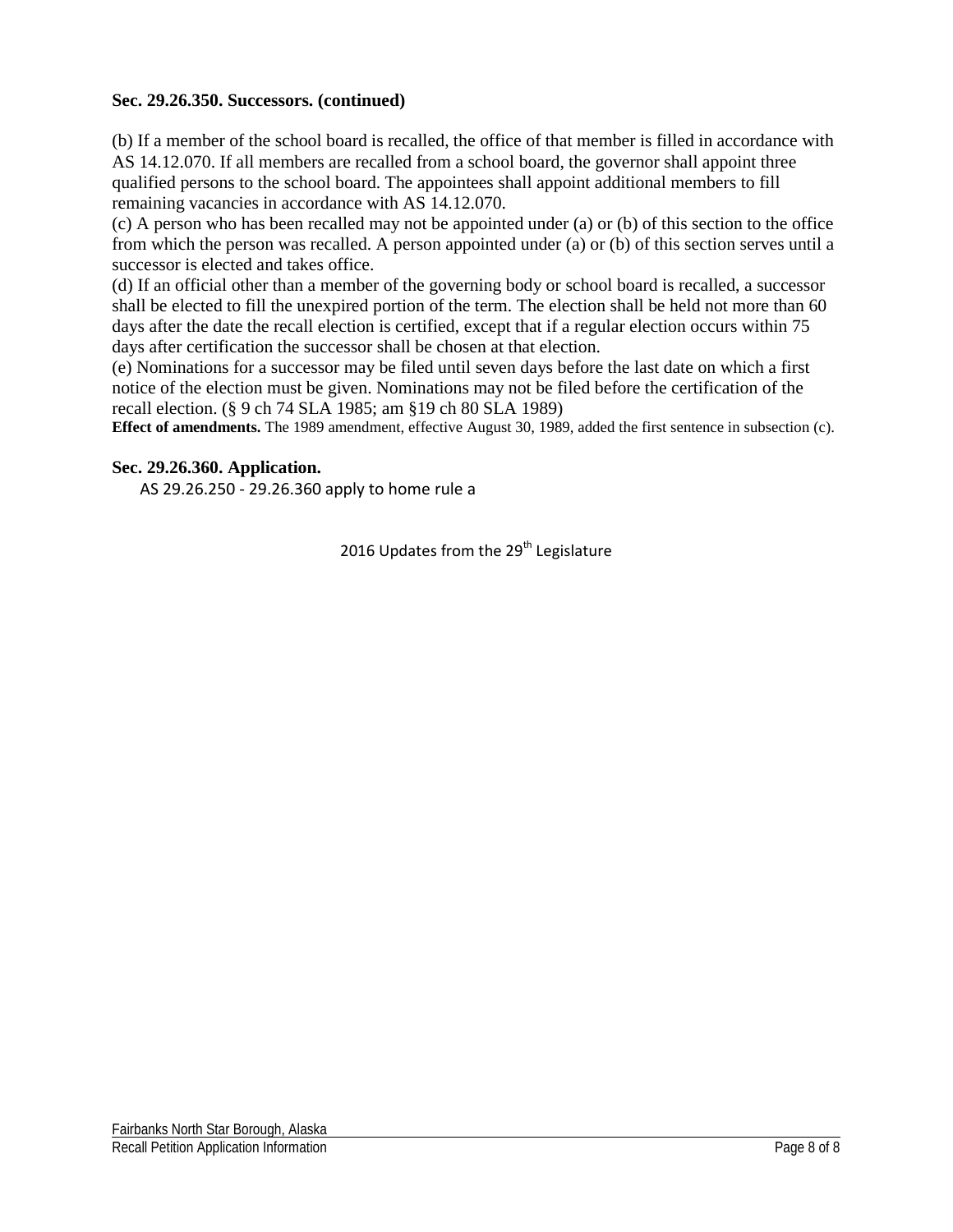#### **ALASKA STATUTES Article 3. Recall.**

Section

- 240. Recall 250. Grounds for recall 260. Application for recall petition 270. Recall petition 280. Signature requirements 290. Sufficiency of petition 300. New recall petition application 310. Submission 320. Election 330. Form of recall ballot 340. Effect 350. Successors
- 360. Application

#### **Sec. 29.26.240. Recall.**

An official who is elected or appointed to an elective municipal office may be recalled by the voters after the official has served the first 120 days of the term for which elected or appointed. (§ 9 ch 74 SLA 1985)

#### **Sec. 29.26.250. Grounds for recall.**

Grounds for recall are misconduct in office, incompetence, or failure to perform prescribed duties. (§ 9 ch 74 SLA 1985)

#### **Sec. 29.26.260. Application for recall petition.**

(a) An application for a recall petition shall be filed with the municipal clerk and must contain (1) the signatures and residence addresses of at least 10 municipal voters who will sponsor the petition;

(2) the name and address of the contact person and an alternate to whom all correspondence relating to the petition may be sent; and

(3) a statement in 200 words or less of the grounds for recall stated with particularity.

(b) An additional sponsor may be added at any time before the petition is filed by submitting the name of the sponsor to the clerk. (§ 9 ch 74 SLA 1985; am § 14 ch 80 SLA 1989)

**Effect of amendments.** The 1989 amendment, effective August 30, 1989, in paragraph (2) of subsection (a), substituted "name and address of the contact person and an alternate to whom" for "address to which" and added "and" to the end.

#### **Sec. 29.26.270. Recall petition.**

(a) If the municipal clerk determines that an application for a recall petition meets the requirements of AS 29.26.260, the clerk shall prepare a recall petition. All copies of the petition must contain

(1) the name of the official sought to be recalled;

(2) the statement of the grounds for recall as set out in the application for petition;

(3) the date the petition is issued by the clerk;

(4) notice that signatures must be secured within 60 days after the date the petition is issued;

(5) spaces for each signature, the printed name of each signer, the date of each signature, and the residence and mailing addresses of each signer;

(6) a statement, with space for the sponsor's sworn signature and date of signing, that the sponsor personally circulated the petition, that all signatures were affixed in the presence of the sponsor, and that the sponsor believes the signatures to be those of the persons whose names they purport to be; and

(7) space for indicating the number of signatures on the petition.

Page 1 of 4 2016 Updates from the 29<sup>th</sup> Legislature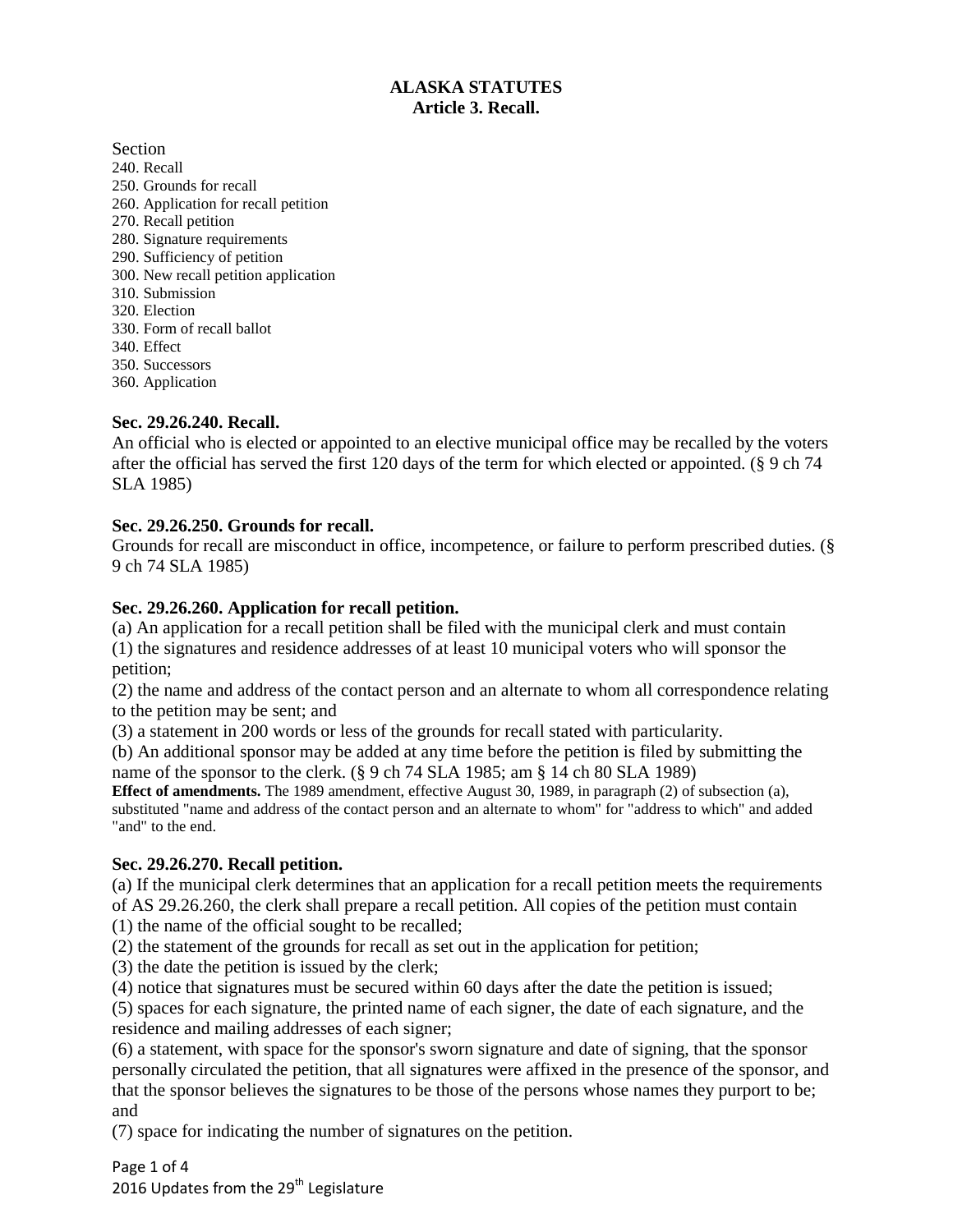#### **Sec. 29.26.270. Recall petition. (continued)**

(b) The clerk shall notify the contact person in writing when the petition is available. That person is responsible for notifying sponsors. Copies of the petition shall be provided by the clerk to each sponsor who appears in the clerk's office and requests a petition, and the clerk shall mail the petition to each sponsor who requests that the petition be mailed. (§ 9 ch 74 SLA 1985; am § 15 ch 80 SLA 1989)

**Effect of amendments.** The 1989 amendment, effective August 30, 1989, in subsection (b), added the first two sentences and in the present third sentence inserted "by the clerk" and substituted the language beginning "who appears in the clerk's office" for "by the clerk."

#### **Sec. 29.26.280. Signature requirements.**

(a) The signatures on a recall petition shall be secured within 60 days after the date the clerk issues the petition. The statement provided under AS 29.26.270(a)(6) shall be completed and signed by the sponsor. Signatures shall be in ink or indelible pencil.

(b) The clerk shall determine the number of signatures required on a petition and inform the contact person in writing. If a petition seeks to recall an official who represents the municipality at large, the petition shall be signed by a number of voters equal to 25 percent of the number of votes cast for that office at the last regular election held before the date written notice is given to the contact person that the petition is available. If a petition seeks to recall an official who represents a district, the petition shall be signed by a number of the voters residing in the district equal to 25 percent of the number of votes cast in the district for that office at the last regular election held before the date the written notice is given to the contact person that the petition is available.

(c) Illegible signatures shall be rejected by the clerk unless accompanied by a legible printed name. Signatures not accompanied by a legible residence shall be rejected.

(d) A petition signer may withdraw the signer's signature upon written application to the clerk before certification of the petition. (§ 9 ch 74 SLA 1985; am § 16 ch 80 SLA 1989)

**Effect of amendments.** The 1989 amendment, effective August 30, 1989, in subsection (b), substituted "the contact person in writing" for "each sponsor" at the end of the first sentence, substituted "written notice is given to the contact person that the petition is available" for "the petition was issued" at the end of the second sentence, and substituted "written notice is given to the contact person that the petition is available" for "petition was issued" at the end of the third sentence.

#### **Sec. 29.26.290. Sufficiency of petition.**

(a) The copies of a recall petition shall be assembled and filed as a single instrument. A petition may not be filed within 180 days before the end of the term of office of the official sought to be recalled. Within 10 days after the date a petition is filed, the municipal clerk shall

(1) certify on the petition whether it is sufficient; and

(2) if the petition is insufficient, identify the insufficiency and notify the contact person by certified mail.

(b) A petition that is insufficient may be supplemented with additional signatures obtained and filed before the 11th day after the date on which the petition is rejected if (1) the petition contains an adequate number of signatures, counting both valid and invalid signatures; and

(2) the supplementary petition is filed more than 180 days before the end of the term of office of the official sought to be recalled.

(c) A petition that is insufficient shall be rejected and filed as a public record unless it is supplemented under (b) of this section. Within 10 days after the supplementary filing the clerk shall recertify the petition. If it is still insufficient, the petition is rejected and filed as a public record. (§ 9 ch 74 SLA 1985; am § 17 ch 80 SLA 1989)

**Effect of amendments.** The 1989 amendment, effective August 30, 1989, substituted "contact person" for "sponsors at the address provided under AS 29.26.260(a)(2)" in paragraph (2) of subsection (a).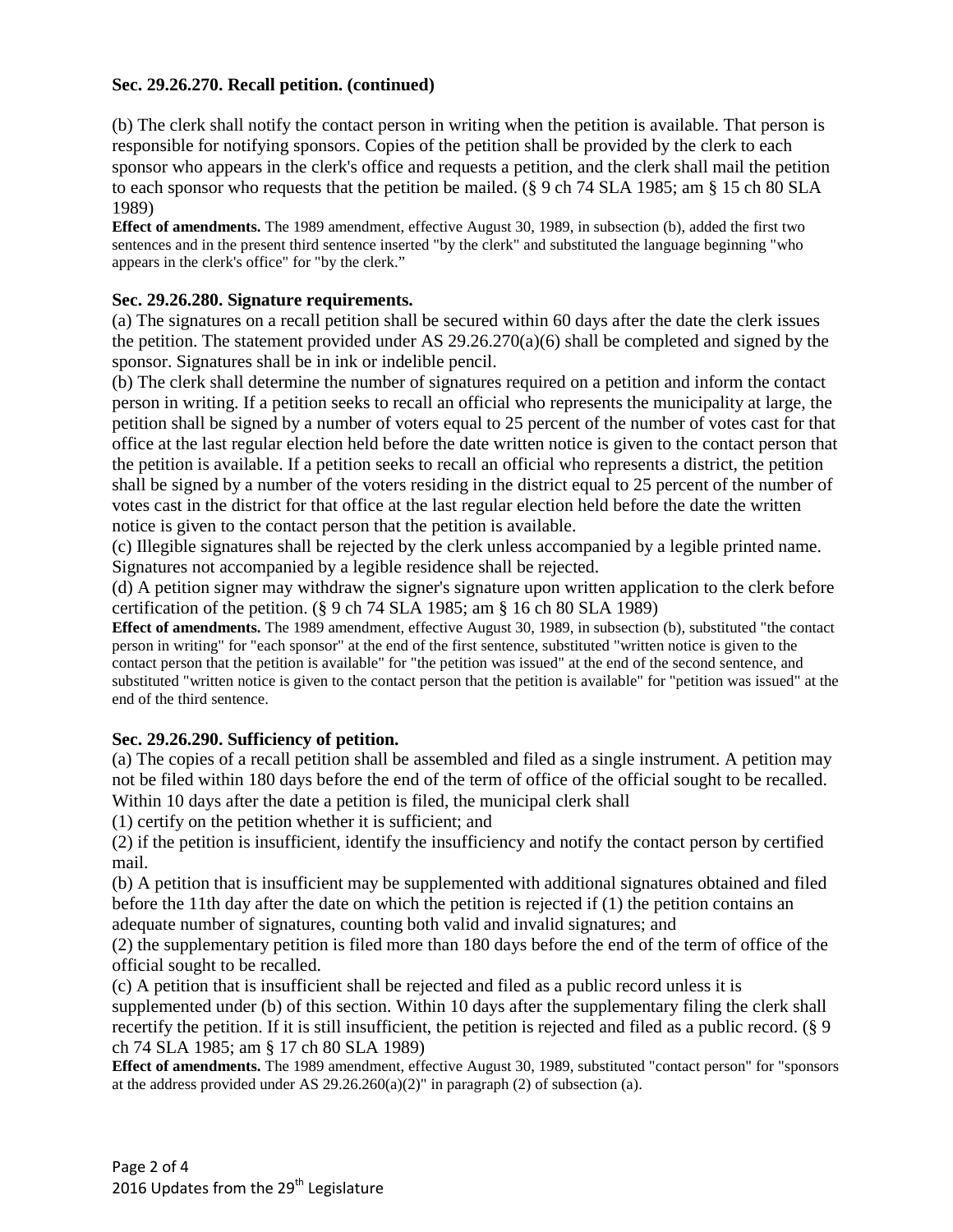#### **Sec. 29.26.300. New recall petition application.**

A new application for a petition to recall the same official may not be filed sooner than six months after a petition is rejected as insufficient. (§ 9 ch 74 SLA 1985)

#### **Sec. 29.26.310. Submission.**

If a recall petition is sufficient, the clerk shall submit it to the governing body at the next regular meeting or at a special meeting held before the next regular meeting. (§ 9 ch 74 SLA 1985)

#### **Sec. 29.26.320. Election.**

(a) If a regular election occurs within 75 days but not sooner than 45 days after submission of the petition to the governing body, the governing body shall submit the recall at that election. (b) If no regular election occurs within 75 days, the governing body shall hold a special election on the recall question within 75 days but not sooner than 45 days after a petition is submitted to the governing body.

(c) If a vacancy occurs in the office after a sufficient recall petition is filed with the clerk, the recall question may not be submitted to the voters. The governing body may not appoint to the same office an official who resigns after a sufficient recall petition is filed naming that official. (§ 9 ch 74 SLA 1985)

#### **Sec. 29.26.330. Form of recall ballot.**

A recall ballot must contain

(1) the grounds for recall as stated in 200 words or less on the recall petition;

(2) a statement by the official named on the recall petition of 200 words or less, if the statement is filed with the clerk for publication and public inspection at least 20 days before the election;

(3) the following question: "Shall (name of person) be recalled from the office of (office)? Yes [ ] No [ ]". (§ 9 ch 74 SLA 1985; am § 18 ch 80 SLA 1989)

**Effect of amendments.** The 1989 amendment, effective August 30, 1989, substituted "at least 20 days" for " within 20 days" in paragraph (2).

#### **Sec. 29.26.340. Effect.**

(a) If a majority vote favors recall, the office becomes vacant upon certification of the recall election. (b) If an official is not recalled at the election, and application for a petition to recall the same official may not be filed sooner than six months after the election. (§ 9 ch 74 SLA 1985)

#### **Sec. 29.26.350. Successors.**

(a) If an official is recalled from the governing body, the office of that official is filled in accordance with AS 29.20.180. If all members of the governing body are recalled, the governor shall appoint three qualified persons to the governing body. The appointees shall appoint additional members to fill remaining vacancies in accordance with AS 29.20.180.

(b) If a member of the school board is recalled, the office of that member is filled in accordance with AS 14.12.070. If all members are recalled from a school board, the governor shall appoint three qualified persons to the school board. The appointees shall appoint additional members to fill remaining vacancies in accordance with AS 14.12.070.

(c) A person who has been recalled may not be appointed under (a) or (b) of this section to the office from which the person was recalled. A person appointed under (a) or (b) of this section serves until a successor is elected and takes office.

(d) If an official other than a member of the governing body or school board is recalled, a successor shall be elected to fill the unexpired portion of the term. The election shall be held not more than 60 days after the date the recall election is certified, except that if a regular election occurs within 75 days after certification the successor shall be chosen at that election.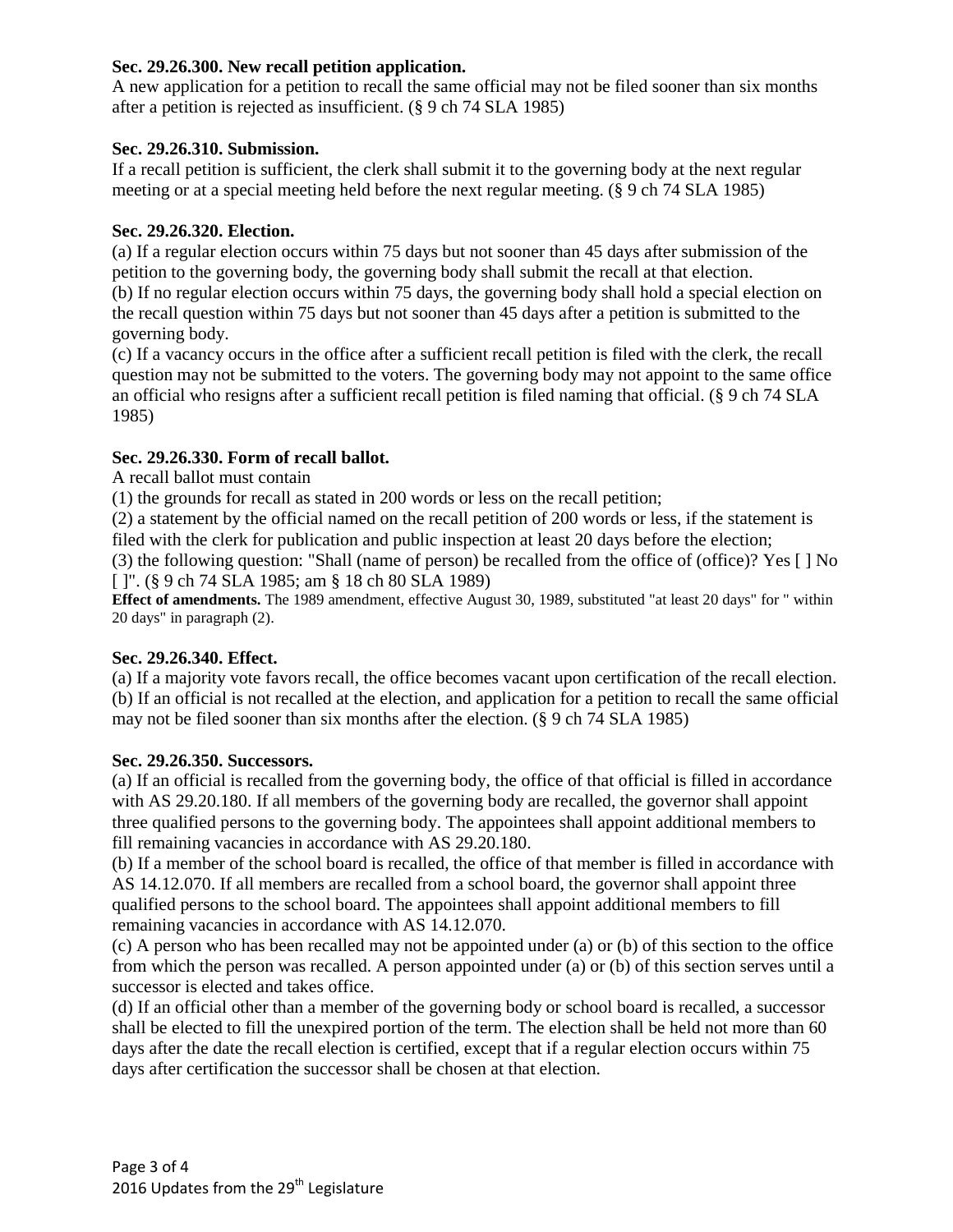#### **Sec. 29.26.350. Successors. (continued)**

(e) Nominations for a successor may be filed until seven days before the last date on which a first notice of the election must be given. Nominations may not be filed before the certification of the recall election. (§ 9 ch 74 SLA 1985; am §19 ch 80 SLA 1989)

**Effect of amendments.** The 1989 amendment, effective August 30, 1989, added the first sentence in subsection (c).

#### **Sec. 29.26.360. Application.**

AS 29.26.250 - 29.26.360 apply to home rule and general law municipalities. (§ 9 ch 74 SLA 1985)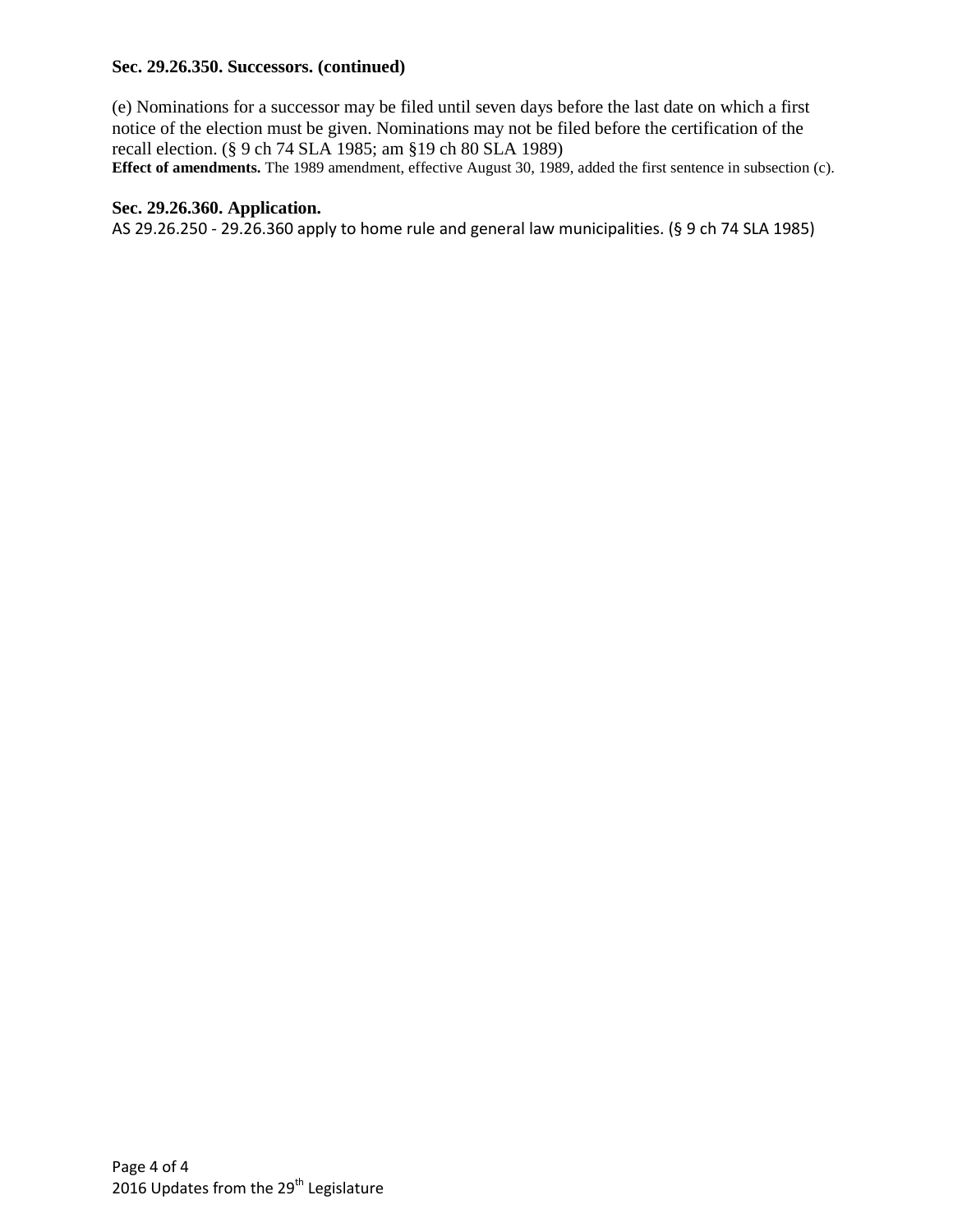### **Recall Petition Sponsorship Application**

## FAIRBANKS NORTH STAR BOROUGH Office of the Borough Clerk

907 Terminal Street Phone: (907) 459-1401<br>Fairbanks, Alaska 99701 Fairbanks, Alaska 99701

**FOR OFFICIAL USE ONLY** *Attach required statement in 200 words or less of grounds for recall stated with particularity.*

SPONSORS OF THIS APPLICATION ARE: (At least 10 borough voters must be listed as sponsors)

# Sponsor Signature | Printed Name | Residence Address (no PO Box #'s) **Contact** Number Identifier for verifying voter registration (DOB, last 4 SSN or Voter #) 1. 2. 3. 4. 5. 6. 7. 8. 9. 10. 11. 12.

The Fairbanks North Star Borough is subject to the Alaska Public Records Act, AS 40.25 et seq. and this document may be subject to public disclosure under state law.<br> **Application Page 1**